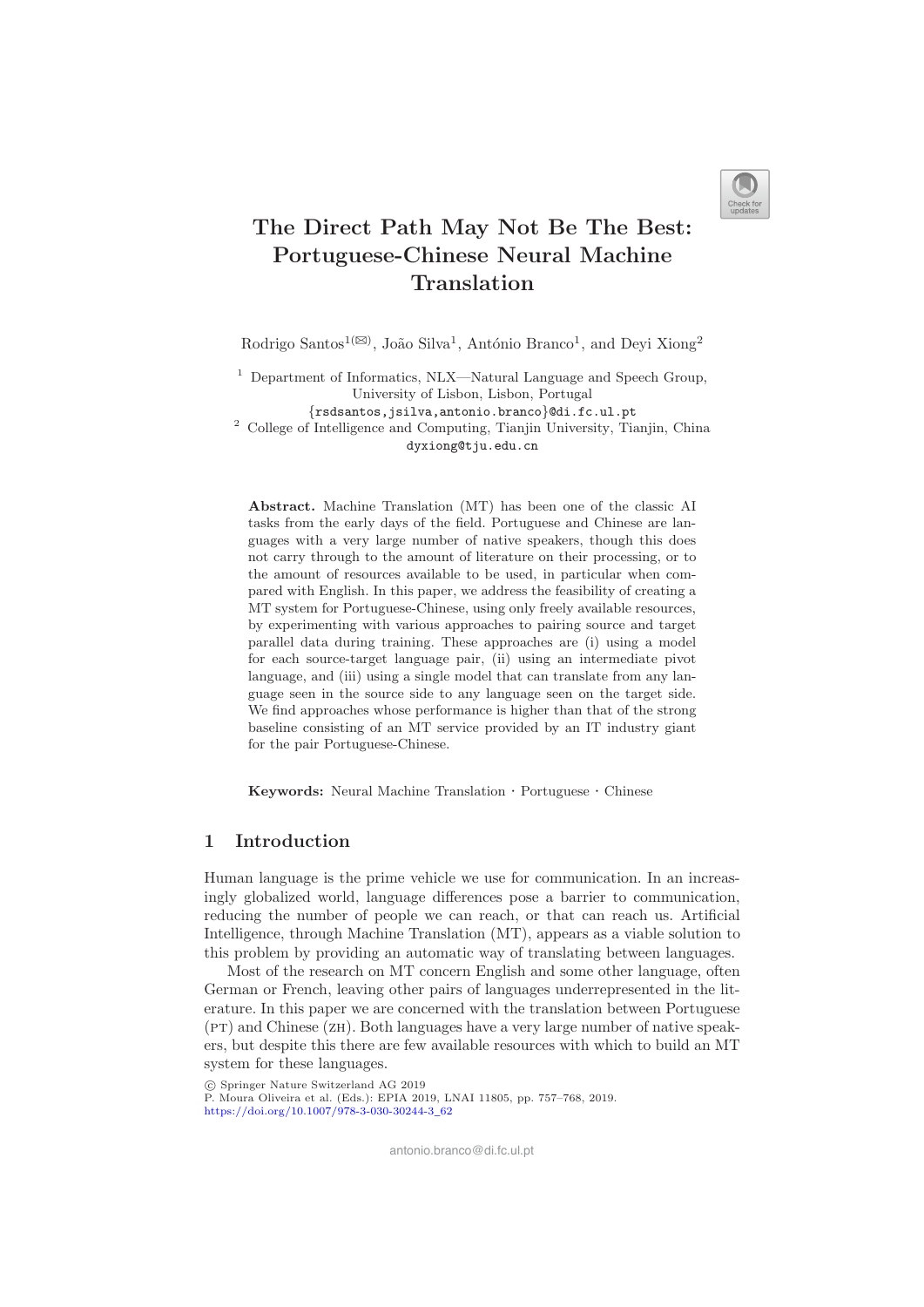In order to determine the feasibility of creating a state-of-the-art MT system for this pair of languages, we take the current best model for MT, the Transformer deep neural encoder-decoder and, using only freely available resources, experiment with three approaches to pairing source and target parallel data for training. The results we obtain show that it is possible to develop an MT system for Portuguese-Chinese with performance surpassing that of a very strong baseline consisting of an MT service, Google Translate, provided by an IT industry giant for the pair Portuguese-Chinese.

The paper is organized as follows. Section 2 presents related work on NMT, and Portuguese-Chinese NMT in particular. Section 3 describes the approaches for pairing languages during training, and Sect. 4 covers the corpora we used. Section 5 describes the NMT model and what was done to train the system. Section 6 presents the evaluation results. Finally, Sect. 7 provides concluding remarks.

# 2 Related Work

This Section introduces the current state-of-the-art for NMT and the existing literature on Portuguese-Chinese NMT.

## 2.1 Machine Translation Models

Machine Translation (MT) has been a perennial topic in Natural Language Processing since the early days of AI research. Over the years, many approaches have been attempted, from symbolic to statistical, with varying degrees of success. Recently, beginning with sequence to sequence models based on recurrent networks [10], deep neural models have become by far the most popular approach, buttressed by the availability of large amounts of training data and hardware capable of efficient parallel computation. A clear sign of this trend can be seen in the most recent Conference on Machine Translation, WMT 2018 [2], where 33 of the 38 participating systems in the News shared task used deep neural models.

All current top-performing neural MT (NMT) models employ some variant of an attention mechanism  $[1,7]$ , which allows the model to assign different weights to the different words in the input sequence. The state-of-the-art approach, the Transformer model [13], relies solely on attention and completely does without the recurrent architectures of past NMT systems.

Given its state-of-the-art performance, we will use the Transformer model in this work. The model is described in Sect. 5.

## 2.2 Portuguese-Chinese Machine Translation

As mentioned above, most of the research on MT involves English as one of the languages, the other often being French or German, as much of the initial research targeted these pairs and subsequent studies continued the trend in order for the results obtained to be comparable.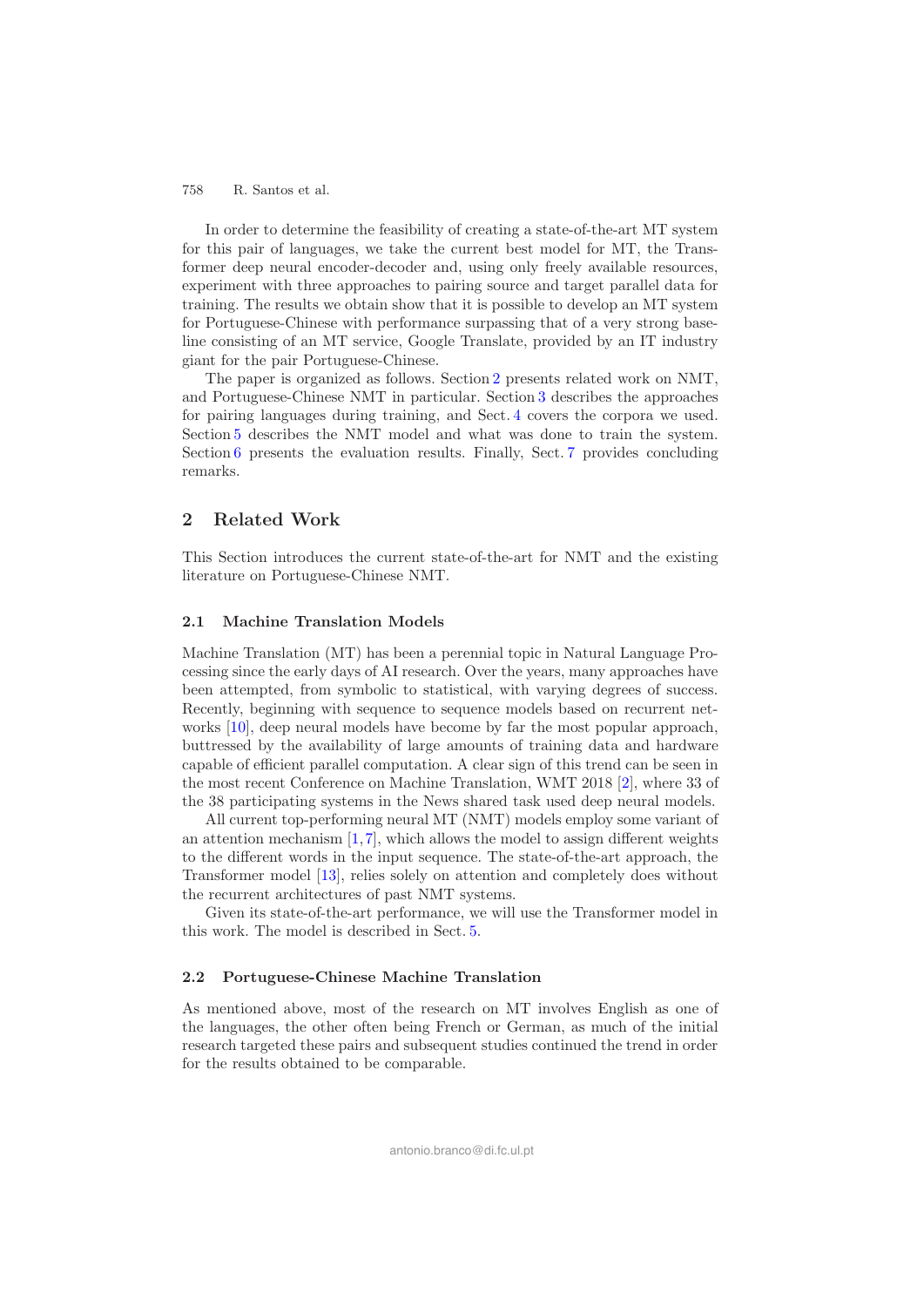There is very little literature on MT for the pair Portuguese-Chinese. To the best of our knowledge, for NMT in particular, only [3] and [6] address this pair. In both cases, the authors are presenting a new parallel corpus and a system is trained in order to assess the quality of the data and show that it is feasible to use it to train a NMT system. Since both works use different test sets, their results are hardly comparable and do not allow us to establish an expected performance score for the state-of-the-art of Portuguese-Chinese NMT. Nonetheless, we return to these publications in Sect. 6 when discussing our results.

## 3 Approaches to Training

Given that the Transformer is currently the uncontested state-of-the-art model, what remains to determine the feasibility of creating an MT system for the pair Portuguese-Chinese is how to best use the available resources. This Section describes three approaches to how existing parallel data can be used in training.

## 3.1 Using a Model for Each Source-Target Language Pair

The most straightforward solution for creating an MT system for a set of languages is to use a parallel corpus for each pair of languages.

In the particular case of the current study, a Portuguese-Chinese parallel corpus would allow us to create two models, one for each translation direction, that is a  $\text{PT} \rightarrow \text{ZH}$  model and a  $\text{ZH} \rightarrow \text{PT}$  model.

One might expect this approach to yield the best performance, as we are training separate models, each specific to a language pair and direction. The greatest disadvantages of this approach are that the number of models that are required grows quadratically with the number of languages, which is not an issue in this study, and that for some language pairs there is little parallel data available.

## 3.2 Using a Pivot Language

For some pairs of languages there are few available parallel corpora. In such cases it might be more advantageous for the translation to go through an intermediate third language, the *pivot* language  $(p)$ , in a two-step process, as there might be more data available for the source-pivot and pivot-target pairs.

In the particular case of the current study, four models are required, two for each translation direction.<sup>1</sup> The PT  $\rightarrow$  p  $\rightarrow$  zH direction requires models for  $PT \rightarrow p$  and  $p \rightarrow ZH$ , while the  $ZH \rightarrow p \rightarrow PT$  direction requires models for  $ZH \rightarrow p$  and  $p \rightarrow PT$ .

This approach allows using more training data, but this data may be more heterogeneous since it will originate from unrelated parallel corpora, and the

<sup>&</sup>lt;sup>1</sup> If creating an MT system for many languages, this approach only requires two models per language; a much lower number than when using a model for each language pair.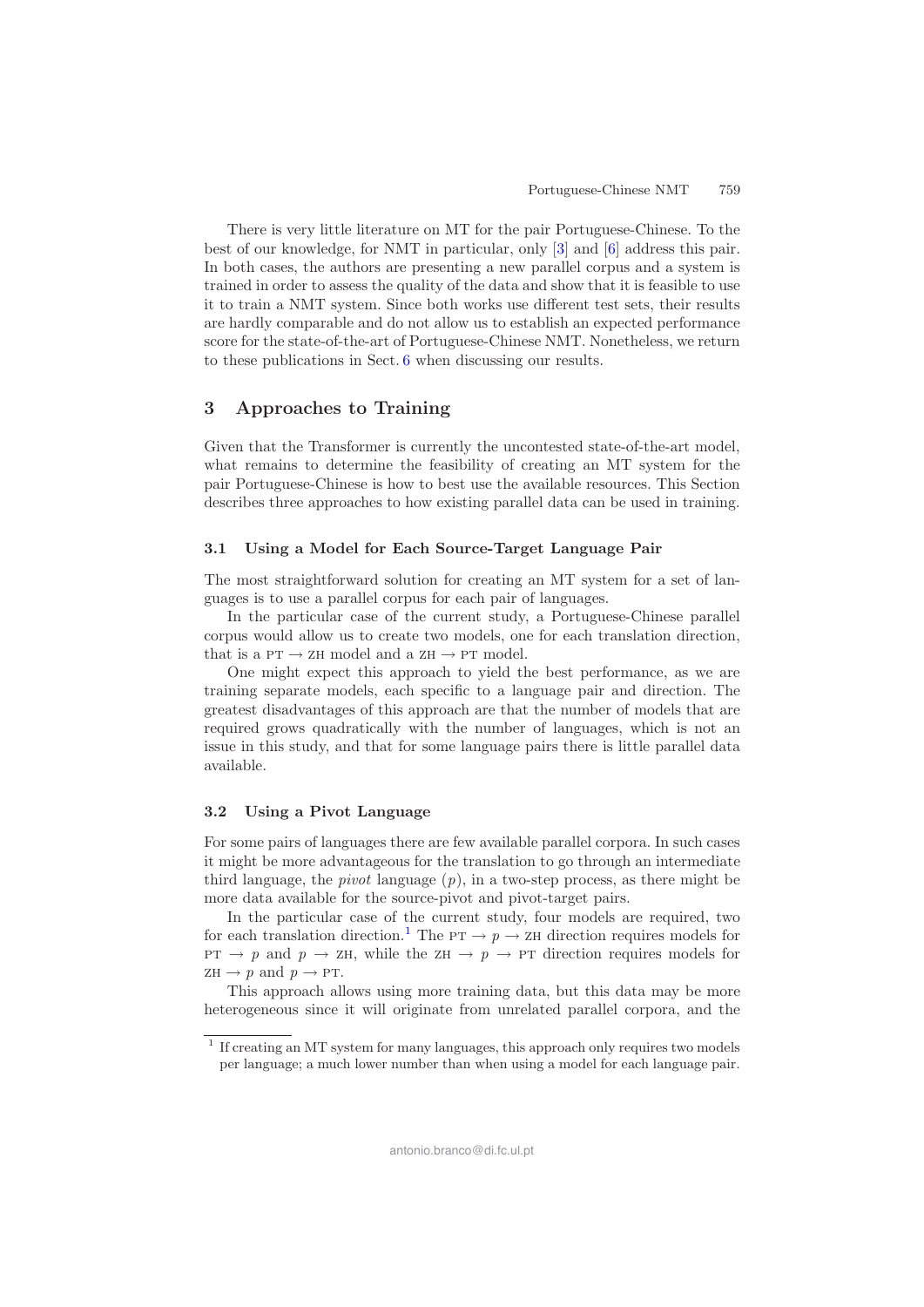$\langle \text{pt} \rangle$  The quick brown fox jumps over the lazy dog *(translate to Portuguese)*  $\langle$ zh $\rangle$  The quick brown fox jumps over the lazy dog *(translate to Chinese)* 

Fig. 1. Tagging the source sentence with the target language in the corpora for the many-to-many approach

two-step process is likely to introduce detrimental translation errors in the intermediate step. Experiments need to be carried out to assess whether the increase in training data is enough to mitigate or even overcome the problematic issues.

## 3.3 Using a Single Model for All Pairs (Many-to-Many)

Another approach that can be attempted is to gather all available parallel data into a single corpus. This approach draws its motivation from zero-shot translation [4], which revealed that any parallel data where the source language has been seen on the source side is useful for training and, likewise, any parallel data where the target language has been seen on the target side is also useful.

Using the language pairs mentioned in the above examples, this would mean gathering in a single corpus all the parallel data for PT-ZH, ZH-PT, PT- $p$ , ZH- $p$ ,  $p$ -PT and  $p$ -ZH.

While at first blush this may seem complicated to manage, the way it is made to work is actually quite simple. For all source-target sentence pairs, the source sentence is prefixed with a special token indicating the language of the corresponding target sentence. After the model is trained, and when a sentence is to be translated, one needs only prefix that sentence with the special token for the desired target language, as exemplified in Fig. 1.

This approach greatly increases the amount of data that can be used for training and yields a single model that is able to translate from any of the languages that have been seen as source to any of the languages that have been seen as target, which provides much flexibility in its use. On the flip side, the model has to contend with what is presumably a much more difficult task, which might decrease its performance, and the large amounts of data will have a negative impact on the model training time.

# 4 The Corpora

As mentioned in Sect. 2, there has been very little work done on NMT for the pair Portuguese-Chinese, and the publications that exist ([3] and [6]) are geared towards presenting the parallel corpora that the authors had created rather than achieving good translation performance. Therefore, each one uses different corpora for training, development and evaluation, which makes the results of those systems non comparable.

In the present work, in order to allow future comparisons, we resort to News Commentary V11, a well known corpus with good quality, non-trivial translations, which is part of the OPUS collection of corpora [12]. This corpus exists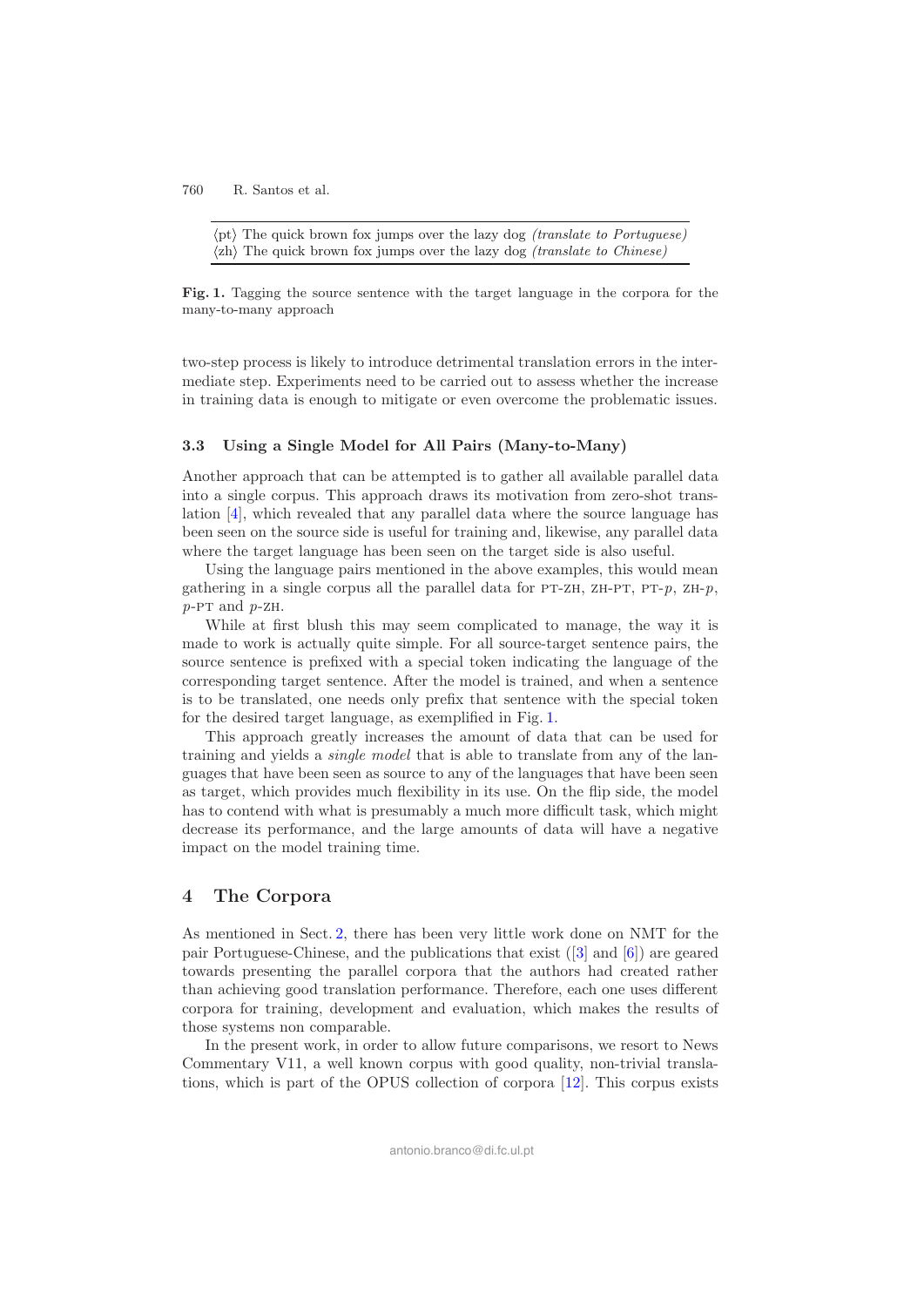| Domain      | Sent.     |
|-------------|-----------|
| <b>News</b> | 146,095   |
| Legal       | 173,420   |
| Subtitles   | 250,000   |
| Technology  | 250,000   |
| General     | 250,000   |
| Total       | 1,069,515 |

Table 1. Corpora (UM-PCorpus) for the direct approach

for multiple pairs of language, though the textual content for a pair does not overlap with the textual content for other pairs. We take the first 1000 sentences for the PT-ZH pair as the test set for evaluation.

## 4.1 Corpora for the Direct Approach

In order to address the lack of quality corpora for translation between Portuguese and Chinese, both [3] and [6] created new corpora. Of these, only the UM-PCorpus [3] has been made publicly available, and only partially so, as the corpus is reported to have 6 million sentences but the authors only release 1 million of them. Still, this portion of UM-PCorpus is currently the largest publicly available parallel corpus with acceptable quality for the creation of Portuguese-Chinese MT systems, and the one that we will use for the direct approach.

The released portion of UM-PCorpus is comprised of 1 million sentences from news, legal, subtitles, technology and general domains. A detailed breakdown of the number of sentences in each domain is given in Table 1, showing a rather balanced distribution of sentences over the various domains. Alongside this corpus, meant for training, the authors also make available an extra 5000 sentences for testing, 1000 from each domain. Since we have already established News Commentary V11 PT-ZH to be the test set, we set these 5000 sentences apart to use as a development set.

## 4.2 Corpora for the Pivot Approach

When opting for the pivot approach, the rationale is to take advantage of the fact of there being more training data available in the source-pivot and pivot-target pairs separately than there is for the source-target pair alone.

Not surprisingly, we use English (en) as the pivot language, as there are several parallel corpora between English and both Portuguese and Chinese that are of good quality and of large enough size to support training MT systems.

Parallel corpora for Chinese-English is abundant. We resort to the OPUS [12] collection of corpora, from where we gather close to 10 million parallel sentences for the zh-en pair, to which we add an additional 2.2 million sentences from the UM-Corpus  $[11]$ <sup>2</sup>

<sup>&</sup>lt;sup>2</sup> UM-Corpus [11], for zH-EN, and UM-PCorpus [3], for zH-PT, should not be confused.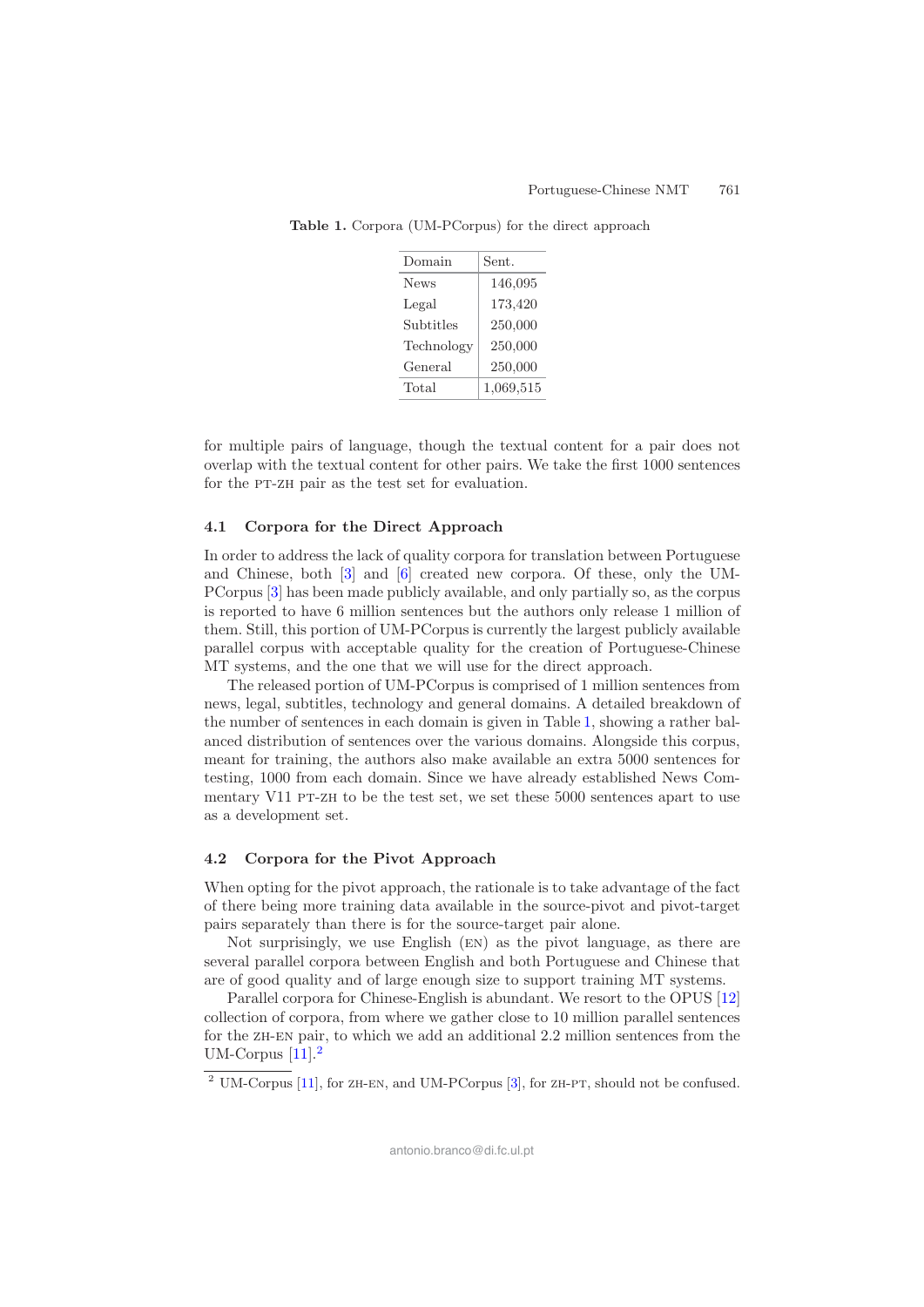|  |  |  |  | Table 2. Corpora for the pivot approach |
|--|--|--|--|-----------------------------------------|
|--|--|--|--|-----------------------------------------|

| (a) ZH-EN pair                   |        | (b) PT-EN pair           |       |  |
|----------------------------------|--------|--------------------------|-------|--|
| Corpus (domain)                  | Sent.  | Corpus (domain)          | Sent. |  |
| News Commentary V11 (News) 0.07M |        | Tanzil (Religious)       | 0.1M  |  |
| Tanzil (Religious)               | 0.19M  | $JRC$ -Acquis (Law)      | 1.6M  |  |
| UM-Corpus (Various)              | 2.22M  | Europarl (EU Parliament) | 2.0M  |  |
| MultiUN (UN translations)        | 9.56M  | Paracrawl V3 (Web crawl) | 3.3M  |  |
| total                            | 12.04M | total                    | 7.0M  |  |

Corpora for Portuguese-English is not as abundant. By again resorting to OPUS we were able to gather close to 4 million parallel sentences for the PT-EN pair, which we extend with 3.3 million sentences from version 3 of Paracrawl.<sup>3</sup>

The Paracrawl corpus results from a Web crawl. Consequently, its quality is not the best, and some clean-up and filtering were needed before the sentences could be added to the corpus. The sentences in Paracrawl are annotated with extra information that we use to guide the filtering. Our filtering criteria removed all sentence pairs where: (i) either sentence was shorter than 3 tokens; (ii) sentences had arabic numerals that did not match; (iii) both sentences were equal; (iv) either sentence had only numbers or symbols; and (v) where the length ratio between the sentences was larger than 3:2.

Table 2 gives a more detailed breakdown of the constituent parts of the training corpora used in the pivot approach.

For development, 5000 sentences of News Commentary V11 PT-EN were used for the PT-EN pair and the UM-Corpus test set, with also 5000 sentences, was used for the zh-en pair.

#### 4.3 Corpora for the Many-to-Many Approach

For this approach, we gather in a single corpus all of the parallel corpora used for the two other approaches, that is the 1 million sentences of PT-ZH used in direct approach, and the two corpora used in the pivot approach, namely 7 million sentences of PT-EN and 12 million sentences of ZH-EN.

Note that, in the many-to-many approach, each parallel corpus can contribute to training twice, once for each translation direction. For instance, the 1 million sentences of PT-ZH can be used as an additional 1 million sentences of ZH-PT data. This results in a corpus of 40 million sentences, which turned out to be such a large amount of data as to make training unfeasible. To overcome this, we halved the amount of data.<sup>4</sup> For each parallel corpora, odd numbered lines are used for one translation direction while even numbered lines are used for the other translation direction (cf. Table 3), resulting in a parallel corpus with 20 million sentences, where all the sentences available to us still occur in some translation direction.

<sup>3</sup> https://paracrawl.eu/.

<sup>4</sup> Despite this 50% reduction in the size of the corpus, training the many-to-many model took around 808 GPU hours (more than 33 days) to converge.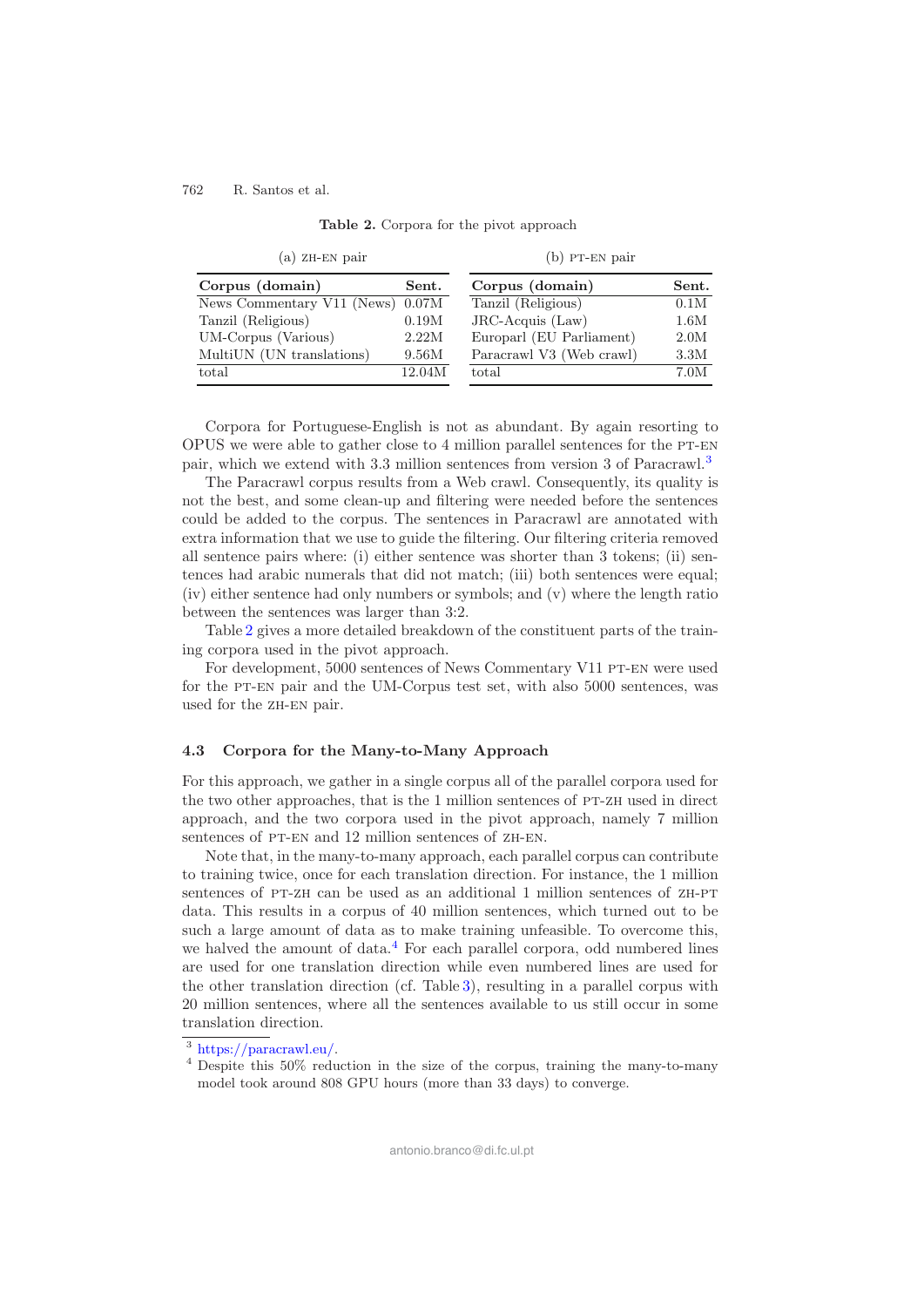Table 3. Corpora for the many-to-many approach

|                        | $p \rightarrow PT$                                              | $p \rightarrow ZH$       | $p \rightarrow EN$ |
|------------------------|-----------------------------------------------------------------|--------------------------|--------------------|
| $PT \rightarrow p$   — |                                                                 | $0.5M$ (Even) 3.5M (Odd) |                    |
|                        | $\text{ZH} \rightarrow p \mid 0.5\text{M} \text{ (Odd)} \mid$ — |                          | $6.0M$ (Even)      |
|                        | $EN \rightarrow p$ 3.5M (Even) 6.0M (Odd)                       |                          |                    |

## 5 The NMT System

This Section describes the NMT architecture, implementation framework and pre-processing steps, which were common to all approaches.

## 5.1 Transformer Model

The Transformer model [13] is rather recent, but it has quickly established itself as the state-of-the-art for  $NMT<sup>5</sup>$ . The model still follows the standard deep encoder-decoder architecture to learn a mapping between a source sequence and a target sequence. Its main innovation is in how it relies only on multiple heads of attention [1,7] and self-attention, without any of the recurrent modules of previous architectures. A high level overview of the model is shown in Fig. 2.

As per usual in neural approaches to text processing, the symbols in the source and target sequences are represented in an embedding space. Since the Transformer does not use a recurrent mechanism, information about the position of the symbols in the sequences is explicitly added through sinusoidal positional embeddings (not shown in the Figure).

The source and target sequences are then fed to a stack of encoder and decoder blocks (6 of each, in the Figure), which is the common procedure in all deep encoder-decoder architectures. These blocks begin by applying multi-head self-attention to their inputs (8 heads, in the Figure), concatenating the output of each head and running the result through a feed forward layer. Note that, for the decoder blocks, self-attention is masked in order to hide the symbols that occur after the symbol currently being predicted. For each decoder block, there is an additional multi-head attention component, this one weighing the output states of the corresponding encoder block. The output of the final decoder block is fed to linear and softmax layers in order to predict the output symbol.

The Transformer paper [13] presents variations of hyper-parameters for the model. We use the hyper-parameters of the "base" variant, with 6 encoder and decoder layers, 8 attention heads and an embedding dimension of 512. The models are trained until they converge, which is determined using a cross-entropy patience of 10 on the development corpus. That is, training stops after 10 iterations, of 5000 update steps each, with no improvement to cross-entropy.

 $5$  In the most recent WMT 2018 [2], 33 of the 38 systems used deep neural models, and 29 of these 33 were based on the Transformer model.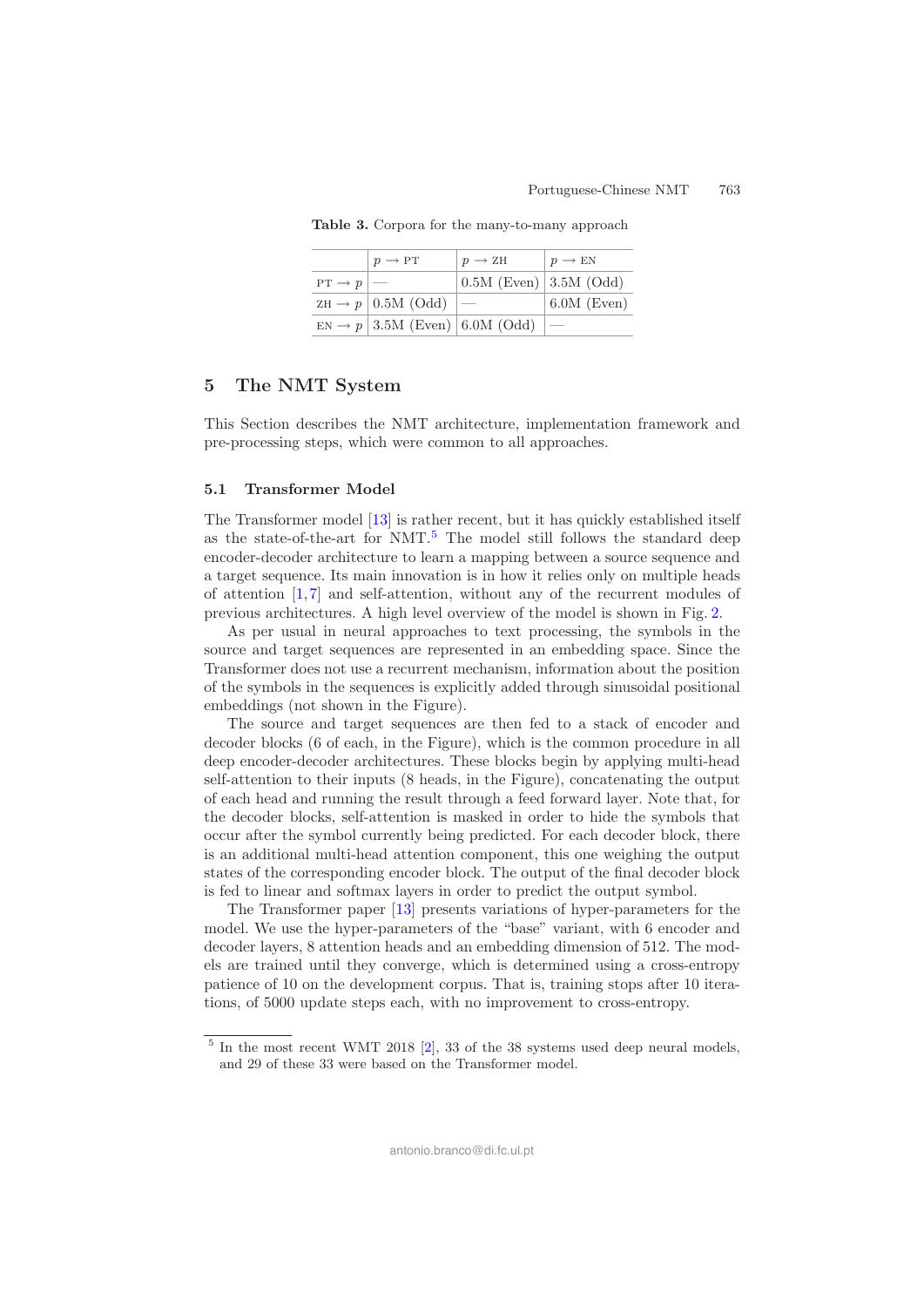

Fig. 2. The transformer - model architecture.

#### 5.2 Training the System

To implement the system, we use the Transformer implementation that is part of the Marian framework [5], which offers an efficient runtime, good documentation and an easy API with which we built an online translation service.<sup>6</sup> Training was performed on a single Nvidia Tesla K40m GPU.

All data is pre-processed before being fed to the model. The pre-processing steps consist of tokenization/segmentation and sub-word vocabulary creation.

Chinese sentences were segmented using  $Jieba<sup>7</sup>$  and both Portuguese and English sentences were tokenized using the sacremoses  $\delta$  implementation of the Moses tokenizer.

Current NMT systems do not process texts at the word level. Since NMT models have a finite vocabulary, working at the level of words would mean that eventually the model would be faced with words that it has not encountered before, be them rare terms, neologisms or misspellings. These are known as outof-vocabulary (OOV) words, and they have a negative impact on performance. To tackle this problem, words are split into sub-word sequences. This sub-word vocabulary is built in such a way that, for any input word, there is always some sequence of sub-words that forms the input word [9], thus eliminating the possibility of occurrence of OOV symbols while maintaining a finite vocabulary,

 $6 \text{ https://portularclarin.net/workbench/lx/translator}.$ 

<sup>7</sup> https://github.com/fxsjy/jieba.

<sup>8</sup> https://github.com/alvations/sacremoses.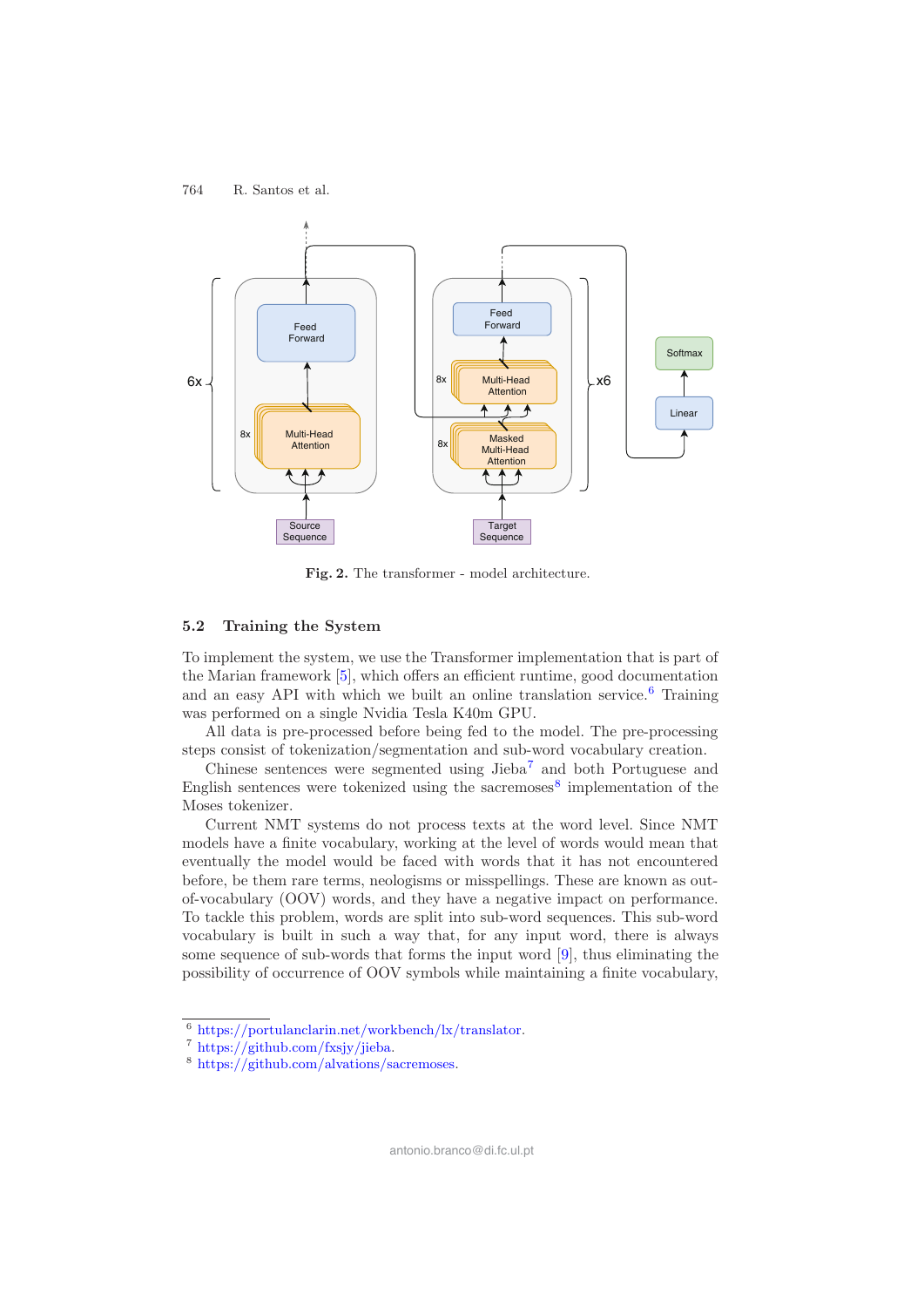| Model            | $ZH \rightarrow PT$ | $PT \rightarrow ZH$ |
|------------------|---------------------|---------------------|
| Google Translate | 12.23               | 13.69               |
| Our systems      |                     |                     |
| direct           | 13.38               | 10.72               |
| pivot            | 17.79               | 14.84               |
| many-to-many     | 14.04               | 11.99               |

Table 4. BLEU evaluation scores

at the cost of increasing the length of the sequences. For all models, a vocabulary of  $32,000$  sub-words was created using the implementation<sup>9</sup> from [9].

## 6 Results

This Section summarizes and discusses the results achieved in the work described in this paper. All translation quality scores are reported using the BLEU [8] metric implemented by the multi-bleu.perl script in Moses. Recall that the test corpus we use for all experiments corresponds to the first 1000 sentences from News Commentary V11 PT-ZH. The results are summarized in Table 4.

As mentioned in Sect. 2, the only other works on Portuguese-Chinese NMT are [3] and [6]. The authors of the former release a test set, which provides some common ground on which to perform a comparison, but only part (1 million out of 6 million sentences) of the training corpus they used is made available. The authors of the latter do not release the system or the corpus, making it unfeasible to compare their results to ours.

To have a competing system that we could run on the News Commentary V11 PT-ZH test set, we resorted to a popular online translation services, Google Translate.<sup>10</sup> To run these tests, we used an option that allows submitting to the service a file to be translated, taking care to split the work into batches as there is an unstated limit on the size of the text that the service accepts.

Google Translate is a proprietary system, but existing publications point towards it also using deep NMT, and likely a many-to-many approach [4]. Also, given the resources available to Google, it is reasonable to expect their system to have good performance and set a competitive baseline.

Evaluating the output of Google Translate raises an issue that is specific to the  $PT \rightarrow ZH$  translation direction. The BLEU metric takes into account the  $n$ -gram overlap between the automatic and the reference translation, but the output of the system, being Chinese, does not separate words with whitespace. As such, it has to be segmented prior to evaluation. For this, we again use the Jieba tool, the same used for pre-processing data for our models (cf. Sect. 5.2).

<sup>&</sup>lt;sup>9</sup> https://github.com/rsennrich/subword-nmt.

 $^{10}$ https://translate.google.com/.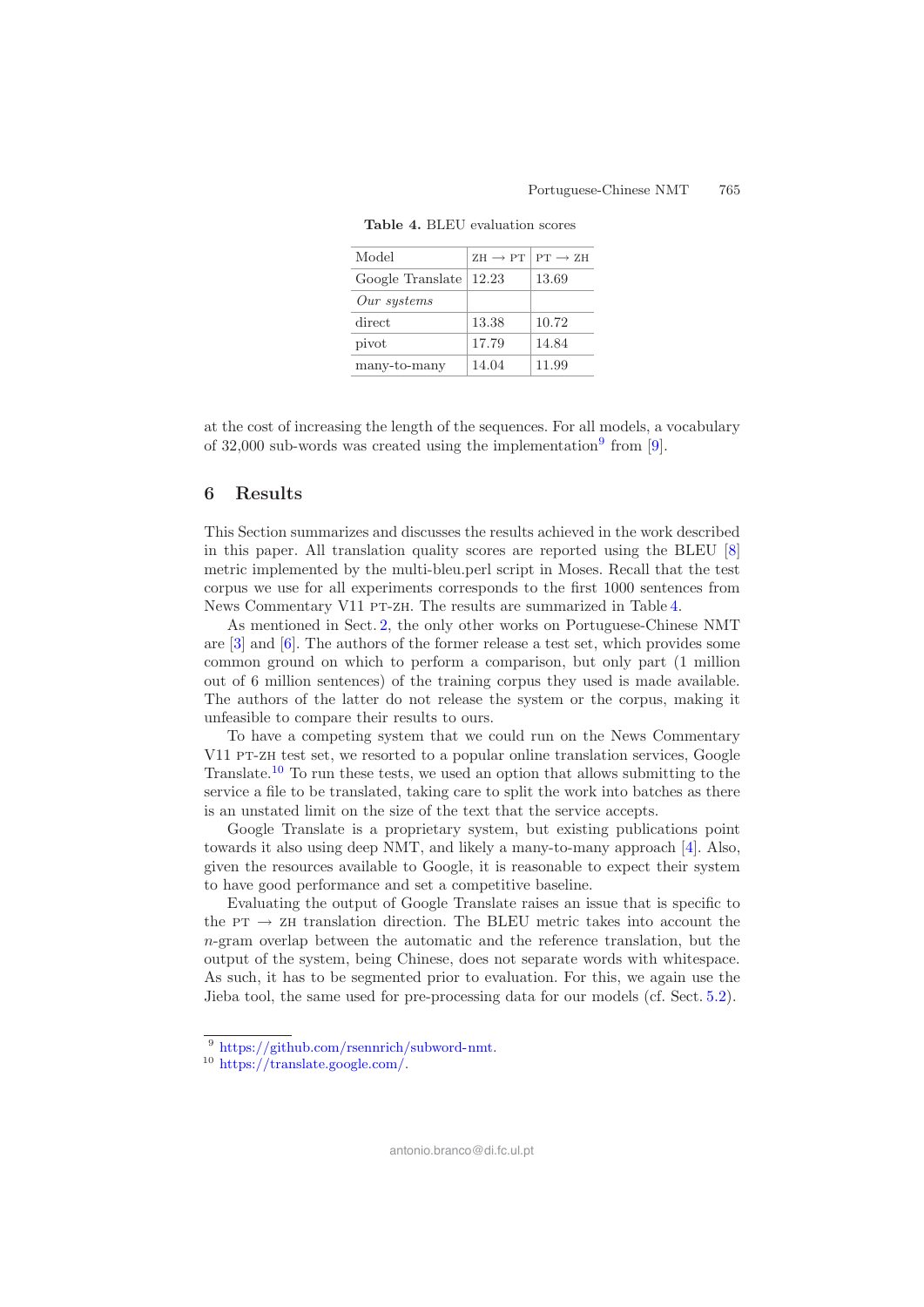#### 6.1 Direct Approach

Our direct approach gets better results than Google Translate on  $ZH \rightarrow PT$  (13.38) vs. 12.23) but a worse score on  $PT \rightarrow ZH$  (10.72 vs. 13.69).

Our results suggest that, when having a single parallel corpus in a direct approach, where the models are trained on the same amount of data for each direction, the  $PT \rightarrow ZH$  direction performs worse than the  $ZH \rightarrow PT$  direction. This is supported by the two other studies in Portuguese-Chinese NMT, namely [3] and [6], which find the same trend using different corpora and NMT systems.

Google Translate likely uses a many-to-many approach [4], and the fact that the  $PT \rightarrow ZH$  direction outperforms the  $ZH \rightarrow PT$  direction can be explained by there being more parallel data available where Chinese is one of the languages in the pair than there is parallel data involving Portuguese.

#### 6.2 Pivot Approach

The results we obtained for the pivot approach corroborate the assumption that, given enough data, going through a pivot language, even if doing so introduces errors in the intermediate step, can outperform a direct approach trained with fewer data. Our system, when using the pivot approach, clearly outperform the direct approach and the Google Translate baseline on either direction, achieving a score of 17.79 for  $ZH \rightarrow PT$ , against the 13.38 of the direct approach and the 12.23 of Google Translate, and 14.84 for  $ZH \rightarrow PT$ , against the 10.72 of the direct approach and the 13.69 of Google Translate.

We find a similar experiment in  $[6]$ , where the authors also compared a direct approach, using their (unreleased) parallel corpus, with doing a pivot approach using a greater amount of data. The results obtained, however, show the direct approach performing better than the pivot approach. This mismatch between their findings and ours can be explained by the amount of data that was used in each of the two steps of the pivot approach. For the direct approach, [6] use a corpus with nearly 1 million sentences, which is of similar size to the one we use. For the pivot approach, they use 25 million sentences for zh-en, which is quite larger than the 12 million we use in our work, but their corpus for PT-EN has only 2 million sentences, while ours has 7 million. The pivot approach relies on both steps having good performance, and in [6] there is not enough data for the PT-EN pair to ensure a good translation quality for the whole two-step process.

#### 6.3 Many-to-Many Approach

Finally, the last experiment served to assess whether it was feasible to achieve good performance with the many-to-many approach given the amount of data that we used for training.

The results we obtained place the performance of the many-to-many approach between that of the direct approach and that of the pivot approach, for either direction, and above that of the Google Translate baseline for  $ZH \rightarrow PT$ .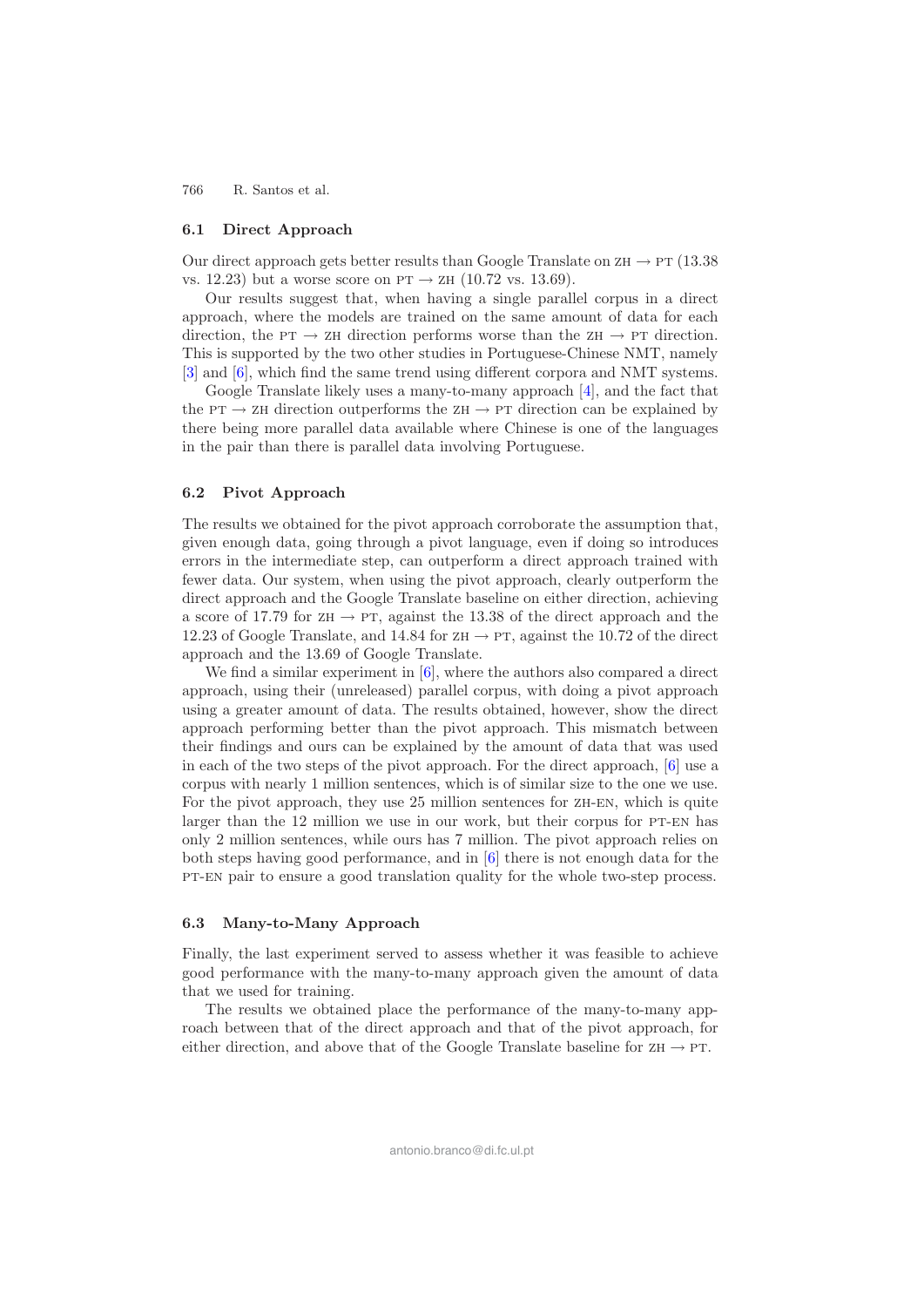These results again highlight the extent to which neural models rely on large amounts of data to obtain good performance. The many-to-many approach gives us a single model can translate in any direction between Portuguese and Chinese (and also English, though we have not evaluated that), with better performance than that of the two direction-specific models of the direct approach. It is unable, however, to reach the performance of the pivot approach, but we believe this to be due to us having had to halve the amount of data used in training.

Although the pivot approach has to go through a presumably noisy intermediate step, its models have been trained over 7 million sentences where Portuguese is either source ( $PT \rightarrow EN$ ) or target ( $EN \rightarrow PT$ ), and 12 million sentences where Chinese is either source ( $ZH \rightarrow EN$ ) or target ( $EN \rightarrow ZH$ ); while in the many-to-many approach the amount of data for each language is much smaller  $(cf. Table 3).$ 

# 7 Conclusion

This paper presented a study on the feasibility of creating a state-of-the-art NMT system for Portuguese-Chinese using only freely available resources. Using the state-of-the-art Transformer model, we experimented with three approaches to pairing source and target parallel data for training the system. These are (i) the direct approach, using a model for each source-target language pair; (ii) the pivot approach, translating through an intermediate language for which there is more data available; and (iii) the many-to-many approach, using a single model, trained on all available data, that can translate from any language seen as source to any language seen as target. We compare our systems against Google Translate, which we outperform when using the pivot approach for both directions, and when using the direct and many-to-many approaches for the  $ZH \rightarrow PT$  direction.

The pivot approach had the best performance, but it is reasonable to expect that the many-to-many approach, given enough computational power, will be able to surpass it, as it can always make use of more data than the other two approaches since any parallel corpora where a language occurs either on the source/target sides can be used in the training of a many-to-many model that is able to translate from/to that language.

For future work, and still in keeping with the rationale of using only freely available resources, we will experiment with augmenting the training data, for all three approaches, with backtranslated monolingual texts.

An online service demonstrating the system, as well as its supporting model, may be found at https://portulanclarin.net/workbench/lx/translator.

Acknowledgements. The research results presented here were supported by FCT— Foundation for Science and Technology of Portugal, MOST—Ministry of Science and Technology of China, through the project Chinese-Portuguese Deep Machine Translation in eCommerce Domain (441.00 CHINA-BILATERAL), the PORTULAN CLARIN Infrastructure for the Science and Technology of Language, the National Infrastructure for Distributed Computing (INCD) of Portugal, and the ANI/3279/2016 grant.